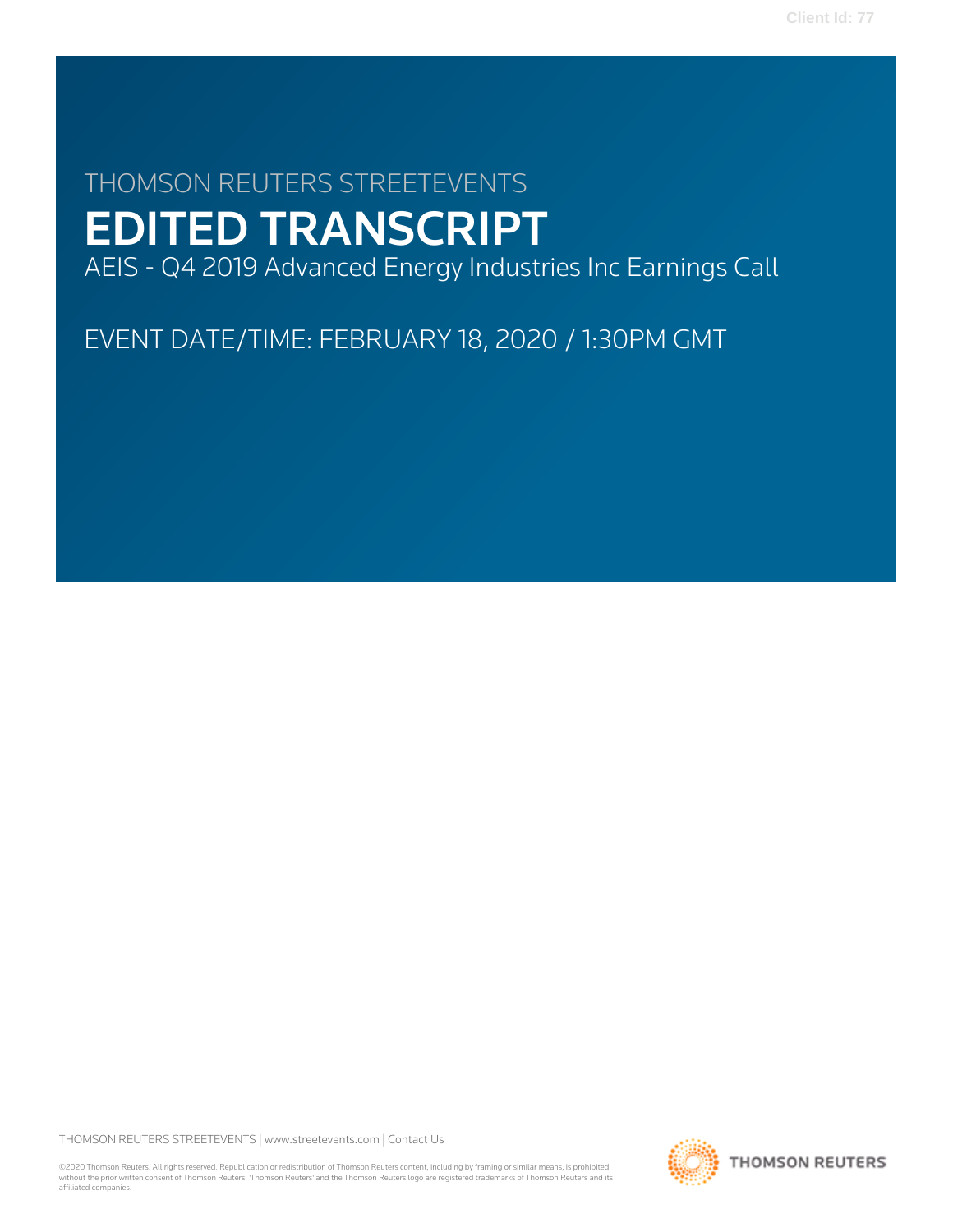## **CORPORATE PARTICIPANTS**

**[Paul R. Oldham](#page-4-0)** Advanced Energy Industries, Inc. - Executive VP & CFO **[Yeuk-Fai Mok](#page-1-0)** Advanced Energy Industries, Inc. - VP of Strategic Marketing & IR **[Yuval Wasserman](#page-2-0)** Advanced Energy Industries, Inc. - President, CEO & Director

## **CONFERENCE CALL PARTICIPANTS**

**[Amanda Marie Scarnati](#page-10-0)** Citigroup Inc, Research Division - Semiconductor Consumable Analyst **[Brian Edward Chin](#page-12-0)** Stifel, Nicolaus & Company, Incorporated, Research Division - Associate **[Krish Sankar](#page-9-0)** Cowen and Company, LLC, Research Division - MD & Senior Research Analyst **[Mehdi Hosseini](#page-14-0)** Susquehanna Financial Group, LLLP, Research Division - Senior Analyst **[Pavel S. Molchanov](#page-11-0)** Raymond James & Associates, Inc., Research Division - Energy Analyst **[Quinn Bolton](#page-6-0)** Needham & Company, LLC, Research Division - Senior Analyst **[Thomas Robert Diffely](#page-7-0)** D.A. Davidson & Co., Research Division - MD & Senior Research Analyst

## **PRESENTATION**

#### **Operator**

Ladies and gentlemen, thank you for standing by, and welcome to the Advanced Energy Industries Q4 2019 Earnings Conference Call. (Operator Instructions)

<span id="page-1-0"></span>I would now like to induce your host for this conference call, Mr. Edwin Mok, Vice President of Strategic Marketing and Investor Relations. You may begin.

#### **Yeuk-Fai Mok** - Advanced Energy Industries, Inc. - VP of Strategic Marketing & IR

Thank you, operator. Good morning, everyone. Welcome to Advanced Energy's Fourth Quarter 2019 Earnings Conference Call. With me today are Yuval Wasserman, our President and CEO; Paul Oldham, our Executive Vice President and CFO; and Brian Smith, our Director of Investor Relations.

If you have not seen our earnings press release, you can find it on our website at ir.advanced-energy.com. There, you'll also find a slide presentation to follow along our discussion today. Before I begin, I'd like to mention that Advanced Energy will be participating at multiple investor conferences in the coming months. As other events occur, we will make additional announcements.

Let me remind you that today's call contains forward-looking statements, which are subject to risks and uncertainties that could cause actual results to differ materially and are not guarantees of future performance. Information concerning these risks and uncertainties is found on our filings with the SEC. All forward-looking statements are based on management's estimates, projections and assumptions as of today, February 18, 2020, and the company assumes no obligation to update them.

Long-term targets, including integration targets and aspirational goals presented today, should not be interpreted in any respect as guidance. Today's call also includes non-GAAP financial measures. An explanation of these measures as well as reconciliations between GAAP and non-GAAP measures are contained in our press release and slide presentation.

During today's presentation, in addition to our reported financial results, we will provide revenue comparisons on a pro forma basis, which includes full historical revenues of the Artesyn acquisition in prior periods. In addition, we'll provide revenue comparison on an organic basis, which excludes

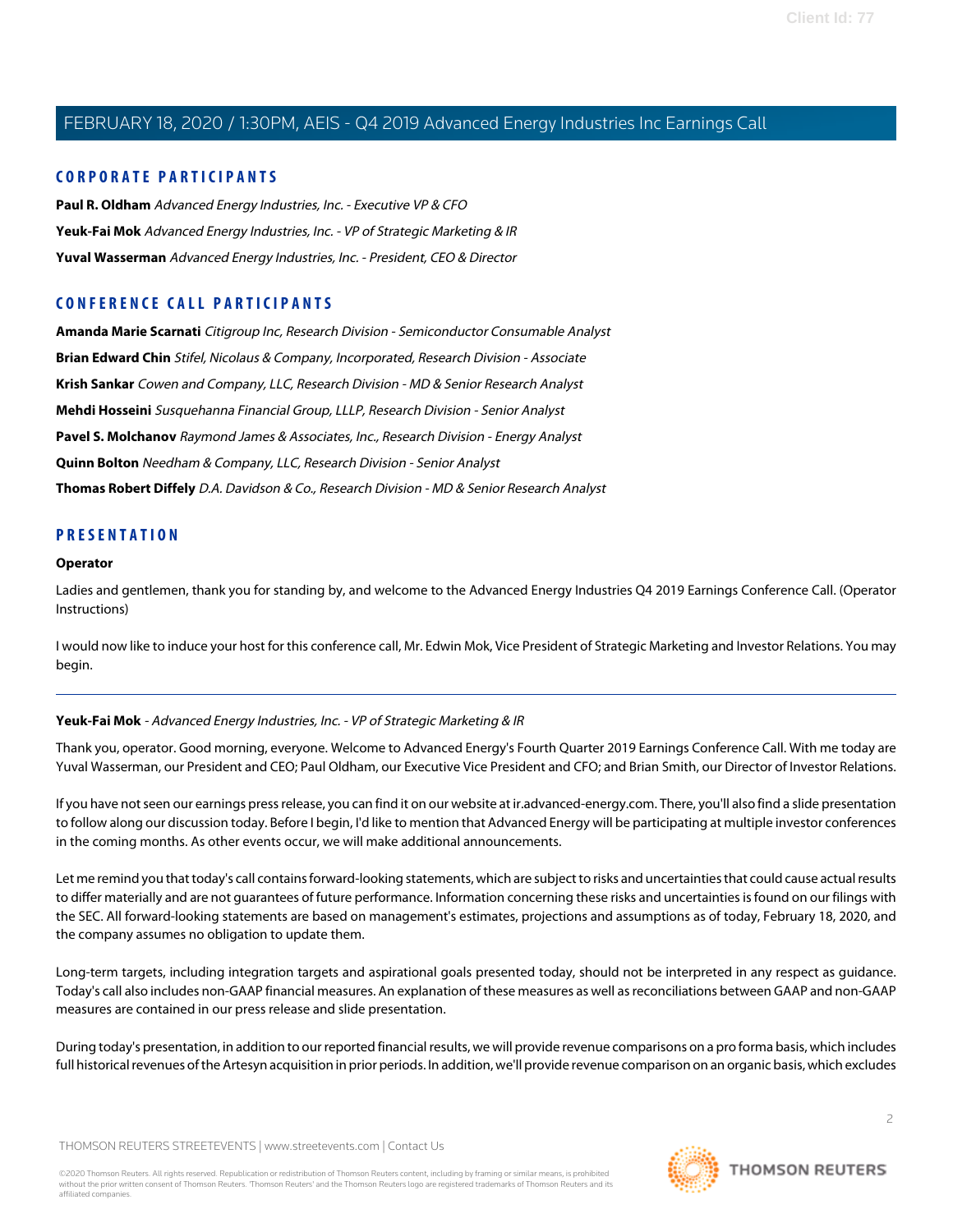the contribution of Artesyn revenue. We believe these data will help investors better understanding the performance of our results. Details of Artesyn historical revenues by market can be found on our website.

With that, let me pass the call to our President and CEO, Yuval Wasserman. Yuval?

#### <span id="page-2-0"></span>**Yuval Wasserman** - Advanced Energy Industries, Inc. - President, CEO & Director

Thank you, Edwin. Good morning, everyone, and thank you for joining us on this call. Before I start, let me touch on the outbreak of coronavirus. We are taking this threat seriously and have assigned an executive lead to global team to mitigate risks and manage any impact on our employee base and operations. Since our most important priority is the health and safety of our employees, we are taking a prudent approach in restarting our Chinese production facilities in full coordination and compliance with local government.

We have opened all our factories. However, with the uncertainty due to disruption in transportation, government-imposed limitation of people density in commercial buildings and a slow rate of restarting supply chains after the extended break, our assumption is that our production outlook would be affected. And for that reason, our Q1 revenue guidance will be set below our growing customer demand. As the situation continues to evolve, we are actively collaborating with our suppliers and customers to mitigate the impact on shipments.

Now let me turn to our business. The fourth quarter marked a strong finish to a transformational year for Advanced Energy. Our quarterly revenue and earnings surpassed the top end of our guidance ranges, driven by market recovery in the semiconductor and Data Center Computing verticals and incremental revenue growth from multiple prior design wins. On a pro forma basis, including a full quarter of Artesyn revenue in prior period, our Q4 total sales grew over 17% sequentially. Our team executed well to meet the increased demand, while at the same time, continuing to focus on expanding our design win pipeline with new products and technologies to support future growth.

This quarter, we also started shipping products from our new factory in Malaysia, following initial customer qualification consistent with our strategy and in line with our customers' current and future manufacturing plans. For the full year 2019, despite sluggish market conditions for most of the year, our revenue increased nearly 10% to a record level of \$789 million as we generated incremental revenues from our acquisition of Artesyn Embedded Power. Artesyn was solidly accretive to our Q4 results, and the integration is going extremely well.

Going into Q1, demand for our products remain strong and growing. However, as mentioned earlier, we expect our near-term revenue outlook to be impacted by the evolving situation in China related to coronavirus outbreak. My forward-looking comments will focus on the demand trends we see across our markets, while Paul will provide you with more details around the impact of the coronavirus on our operating outlook.

Turning now to our markets and performance in the fourth quarter. Our sales into the Semiconductor Equipment market grew by 30% sequentially, more than double the anticipated growth rate. Market conditions continue to improve during the quarter, with strength in foundry/logic and an increase in memory demand, coupled with an end to the inventory drawdown at key customers. More importantly, design wins we secured previously started to contribute to revenue growth and further strengthened our position at our customers.

Our semiconductor service business was about flat sequentially with improved demand in Asia, offset by continued softness in North America. Based on our strong bookings and pull rate quarter-to-date, we expect overall demand in Q1 from the Semiconductor Equipment market to grow in the mid-teens sequentially.

At our December Analyst Day event, we outlined our growth strategies across the company, including details for our semiconductor market. I'm pleased to report solid progress on these growth initiatives. During the quarter, we won a design into multi-wafer chamber deposition tool with AE's unique integrated RF architecture based on the technical and cost advantages of our solutions. Also, AE penetrated additional customers with our remote plasma source due to our product's high ion density, superior chamber life and low cost of ownership.

In addition, we shipped multiple units of eVoS, our beyond RF Power solution, to 3 strategic customers for evaluation. Customers are recognizing the benefits of our pioneering tunable ion energy technology that essentially allows process engineers to tailor the ion energy profile to each

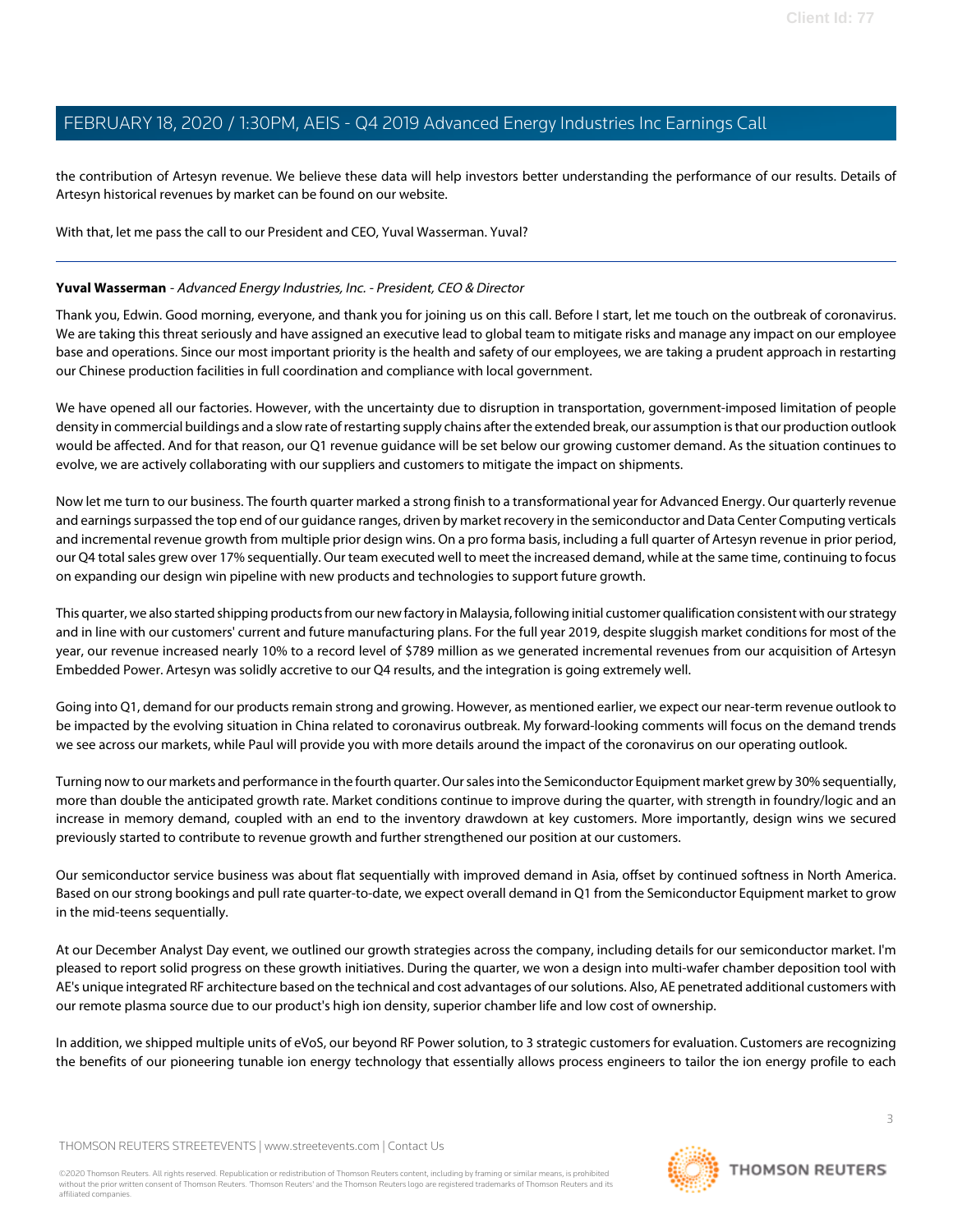specific application. Lastly, we saw good traction with our broad portfolio of semiconductor power solutions, which will continue to drive increased dollar content within our customers' products.

Overall, our strategic decision to accelerate R&D investment over the last several quarters is beginning to pay dividends. Our customers are aggressively developing next-generation process solutions, and our products are being adopted into new platforms. As our design win pipeline continues to strengthen, we are confident that our sales into semiconductor applications will continue to outgrow the market.

Turning to our Industrial & Medical markets. On a pro forma basis, sales were about flat sequentially. Macro market conditions remain challenging, especially in Europe and China, as we experienced weak demand from industrial production and auto industries. Demand from solar customers were particularly light in the quarter, as we did not see any significant project investment, especially in China. This was offset by near-term improvement in flat panel display, driven by mobile OLED applications and the continued strength in the medical equipment market across multiple applications, such as diagnostic systems, surgical tools, medical lasers and cosmetic lasers.

In addition, our industrial embedded power products saw strength across multiple applications, such as motion control, robotics, horticulture, 3D printing and food processing. At the same time, we were successful in converting numerous power design wins into revenue. In medical equipment and analytical instrument market, we won multiple design wins, including an important one for a DNA-sequencing application.

We are gaining momentum in the medical space, with our 2019 sales to one of our key medical device customers grew over 30%. And in Q4, revenue from another leading customer reached its highest level in the last 2 years. And in the industrial space, for advanced power products, we secured new design wins for next-generation glass manufacturing, industrial coating and flat panel displays.

Looking forward, we expect demand from Industrial & Medical vertical to be down sequentially as several large programs were completed in Q4 and from continued overall market weakness. However, long term, we expect solid growth in this market given our design wins and improved market conditions over time.

Demand in the Data Center Computing market was substantially stronger than we anticipated. Our Q4 sales into this market grew 70% sequentially on a pro forma basis, driven by faster-than-expected ramp of multiple design wins at hyperscale customers and improvement in the overall Data Center Computing market after a weak first half in 2019. This quarter, revenue for hyperscale exceeded our expectations as we gained significant share at a Tier 1 hyperscale customer with our customized several power shelf solution.

In addition, we gained market share at a key enterprise computing and storage customer due to our high quality and ability to meet their requirements. Looking forward, although revenues may be lumpy given the large size of hyperscale projects, the successful ramp of existing design wins and our pipeline of new opportunities position us to grow in this vertical in 2020. With our industry-leading efficiency and power density, deep engineering capabilities and strong application knowledge, we are gaining share in this market.

Turning lastly to Telecom & Networking. As we projected during our last quarter's earnings call, we saw sluggish market for Telecom & Networking equipment in Q4. Currently, demand from both telecom infrastructure and networking equipment OEM is weak due to the general slowdown in IT infrastructure investments. Many telecom providers are leveraging their investment in LTE-Advanced for the initial 5G deployment, which is pushing out their next-generation 5G infrastructure spending. That said, we're actively engaged on multiple 5G base station designs.

In addition, recent design wins for next-generation enterprise and data center networking application have started to drive sales, partially offsetting the weakness in the market. Overall, we are projecting continued near-term pressure in the Telecom & Networking vertical and expect demand to approach a trough within the next 1 to 2 quarters. Long term, we believe that drivers such as 5G and enterprise refresh would support growth in this vertical.

Let me now give you an update on our progress with our Artesyn acquisition. In the first few months since the close, we have already made significant progress. Leveraging strength across the combined company, we are building an integrated company with our functional organization for efficiency, speed and accelerated innovation. Recently, we combined our sales force into a single team, which will drive key account and channel synergies, global reach and efficiency. We've also integrated our manufacturing operation under a single new leadership team, which will enable

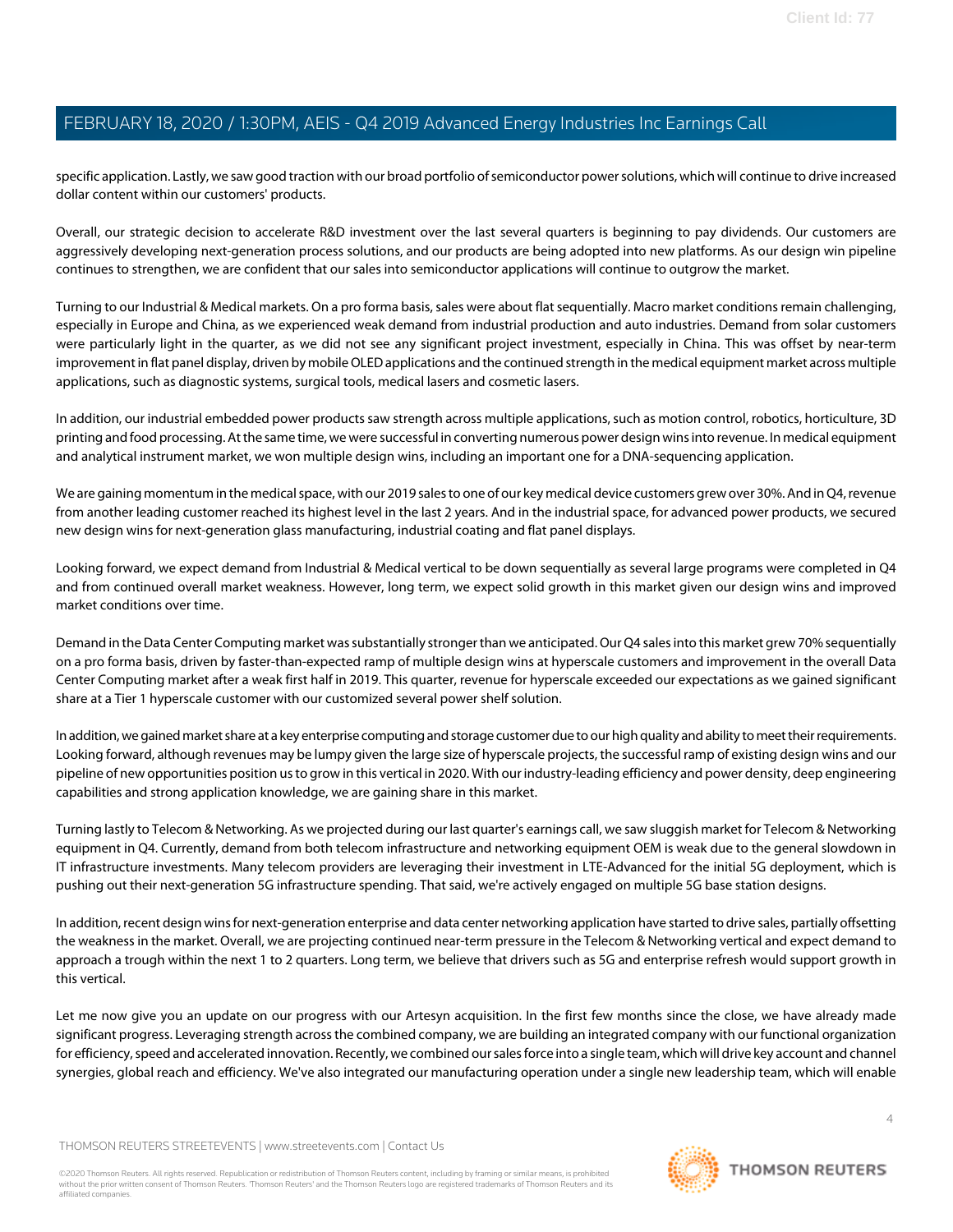us to drive factory consolidation and efficiency across the company and supply chain leverage. While the full impact will take several quarters, we are already seeing tangible benefits from combined supply chain activity.

Further, I'm pleased to report that our cross-selling efforts have yielded our first bookings for our Embedded Power products for use in auxiliary power applications in wafer fab equipment. This win gives us the confidence that over time, we will gain share in this \$170 million new market opportunity. As we go through 2020, I'm increasingly confident in our ability to deliver on our target synergies and to create value to all our stakeholders.

In summary, I'm very excited that our Q4 performance ahead of expectations, our design win successes, the strong execution of our operating team and the solid progress we are making in integrating Artesyn Embedded Power. While the coronavirus is impacting our operations and supply chain in the near term, demand from our market is strengthening, driven by the growing need for solutions that enable the Fourth Industrial Revolution.

Our continued focus on enabling our customers' innovation through our technologies and products is driving our growth pipeline of design wins and contributing to our revenue growth. Our strategy to be the pure-play leader in precision electrical power is resonating with our customers. We are executing our profitable growth plans by targeting growth markets, gaining share across our verticals and expanding into new and exciting opportunities. All these position us to deliver meaningful growth in revenue and earnings in 2020.

<span id="page-4-0"></span>I'd like to thank our customers, shareholders, partners and our valued employees for your support. I look forward to seeing many of you in the upcoming quarter. With that, let me turn the call over to Paul. Paul?

#### **Paul R. Oldham** - Advanced Energy Industries, Inc. - Executive VP & CFO

Thank you, Yuval, and good morning, everyone. Total revenue for the fourth quarter of 2019 was \$338 million, up from \$175 million in Q3, which only included a partial month of Artesyn. Excluding Artesyn, organic revenue grew 18% sequentially and 3% year-over-year to \$159 million. On a pro forma basis, including a full quarter of Artesyn revenue in prior periods, Q4 revenue grew 17% sequentially and 8.5% year-over-year driven by strong growth in Semiconductor Equipment and Data Center Computing.

For the full year 2019, we recognized record revenues of \$789 million, reflecting 9.7% growth over 2018. Excluding Artesyn, our 2019 revenues were \$569 million, down 21% from 2018, primarily due to the downturn in the Semiconductor Equipment market in the first 3 quarters of the year and ongoing macro weakness affecting our industrial products.

Before I talk about our sales by markets, I want to note that my forward-looking comments for Q1 reflect our demand outlook, not revenue. I will cover our revenue outlook at the end of my comments given the potential impact on our operations of the evolving situation in China.

Semiconductor Equipment revenue for Q4 was \$125 million, up 30% from last quarter and 16% year-over-year. On a pro forma basis, semi revenues were up 28% sequentially, driven by 41% sequential growth in semi product sales. We saw continued growth in OEM demand, driven by investment in foundry/logic, some recovery in memory and incremental contribution from our prior design wins.

For the year, semi revenues were \$403 million, down from \$534 million last year. Looking to Q1, we expect demand in semi to grow sequentially in the mid-teens, with growth from both foundry/logic and memory applications. This outlook would represent year-over-year growth of greater than 45%.

Revenue from Industrial & Medical markets was \$97 million, up significantly sequentially and year-over-year due to the addition of Artesyn. On a pro forma basis, revenues were down less than 1% sequentially. During the quarter, we saw continued macro weakness in several of our industrial sectors, but we were able to largely offset these macro trends with shipments of specific programs resulting from prior design wins for both existing and new embedded power products. Artesyn products contributed \$61 million of sales into the Industrial & Medical markets in Q4, which was up 3.3% from Q3 on a pro forma basis.

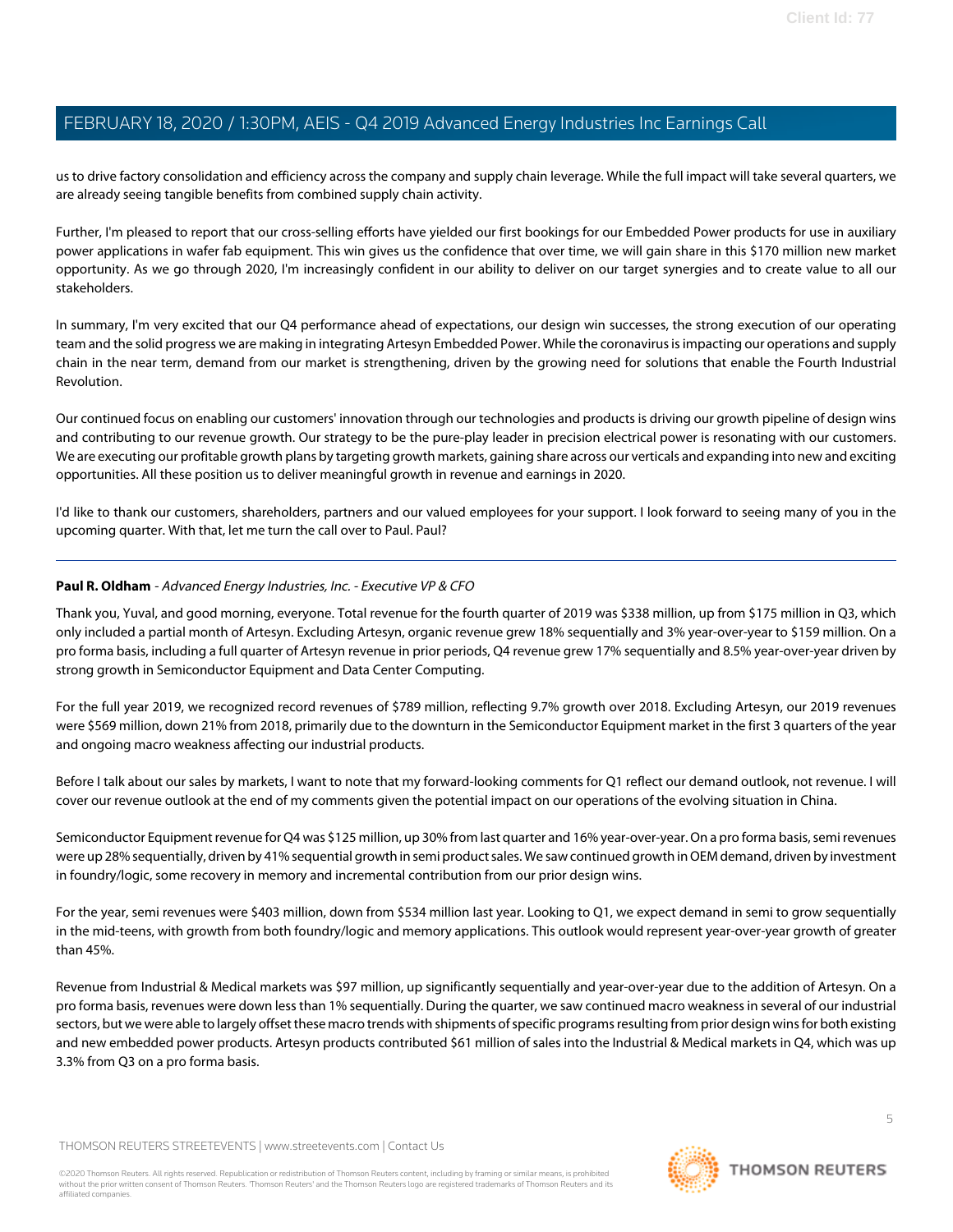For the full year, Industrial & Medical revenues were \$246 million, up from \$185 million in 2018. Excluding Artesyn, 2019 revenues were \$169 million, with a decline due mainly to weaker demand in flat panel display, consumer electronics-related decorative and optical coatings and glass manufacturing in Europe and China. Looking to Q1, we expect demand from this market to be down sequentially on normal seasonality and the absence of the onetime projects in Q4.

Data Center Computing revenue was \$78 million, with significant growth versus the partial quarter recorded in Q3. On a pro forma basis, revenues were up about 70% sequentially and 27% year-over-year based on the significant share gains, particularly in hyperscale that Yuval discussed earlier. In Q1, we expect demand to show modest sequential growth from the record Q4, with continued strength in hyperscale, offset by seasonally lower demand from enterprise computing customers.

Telecom & Networking revenue was \$38.5 million. On a pro forma basis, revenues declined about 20% from Q3, which was in line with our expectations and the commentary last quarter. Looking forward, we expect continued pressure in this market with demand bottoming out in the next 1 to 2 quarters.

With our new market disclosures, service revenues are counted within our 4 market verticals. But on a stand-alone basis, our Q4 service revenue was \$26.7 million, down slightly from Q3. For the year, our service revenue grew 2% to \$111 million. However, if we exclude the central inverter service business that we sold in May of 2019, revenue grew 7% for the year despite lower factory utilization by our customers.

Gross margin for the quarter was 33.2%. Cost of sales included approximately \$6.8 million of acquisition-related charges and \$2.2 million of facility expansion and relocation costs primarily related to our strategic investment in the Malaysia factory. On a non-GAAP basis, gross margin was 35.9%, which is at the high end of our guided range. Gross margins benefited from lower fixed cost absorption on higher revenue and lower warranty costs.

Looking to Q1, we expect adjusted gross margins to be in the 34% to 36% range. GAAP operating expenses in Q4 came in at \$90 million, including \$5.3 million of intangible amortization, \$2.6 million of acquisition-related charges, \$2.1 million of stock compensation and \$2.1 million of restructuring and transition expenses.

In addition, in Q4, we recorded a onetime reserve of \$4.2 million for doubtful accounts related to our exposure in China to certain program delays and business conditions that have been further impacted by the coronavirus. This is reflected in both our GAAP and non-GAAP operating expenses.

Non-GAAP operating expenses were \$78 million. If we exclude the onetime reserve, our non-GAAP operating expenses came in below the low end of our guidance range on good expense control and initial synergy savings. Looking forward, we expect adjusted operating expenses in the first quarter to be between \$73 million and \$77 million.

GAAP operating margin for the quarter was 6.6%. Non-GAAP operating margin was 12.8%. Non-operating expenses on a GAAP basis came in at \$4.8 million. On a non-GAAP basis, nonoperating expense was \$3.8 million, made up of \$2.3 million of net interest expense plus \$1.5 million in foreign exchange loss and other items. Looking forward, we expect nonoperating expense to run in the \$1.5 million to \$2 million range.

In Q4, we recorded GAAP tax expense of \$6.9 million or 40%, higher than normal due to nondeductibility of certain transaction costs. Our non-GAAP tax expense was \$6.2 million or 16%. Looking forward, we expect our GAAP and the non-GAAP tax rate to be in the range of 16% to 18% with the addition of Artesyn.

On a GAAP basis, earnings per diluted share from continuing operations were \$0.27 compared to earnings of \$0.19 last quarter and \$0.50 last year. Non-GAAP EPS for the quarter was \$0.87, above the high end of our guidance due to higher revenue, favorable gross margin and good expense management. This compares to \$0.54 in the prior quarter and \$0.73 a year ago.

Turning now to Artesyn. Q4 was the first full quarter of integrating Artesyn, and the team has done a great job accelerating our efforts to realize the synergies of this acquisition. As of the end of Q4, we have realized synergies equivalent to over \$10 million on an annualized basis. Combined with our strong performance in Data Center Computing, Artesyn was solidly accretive in Q4, adding more than \$0.20 per share to our non-GAAP

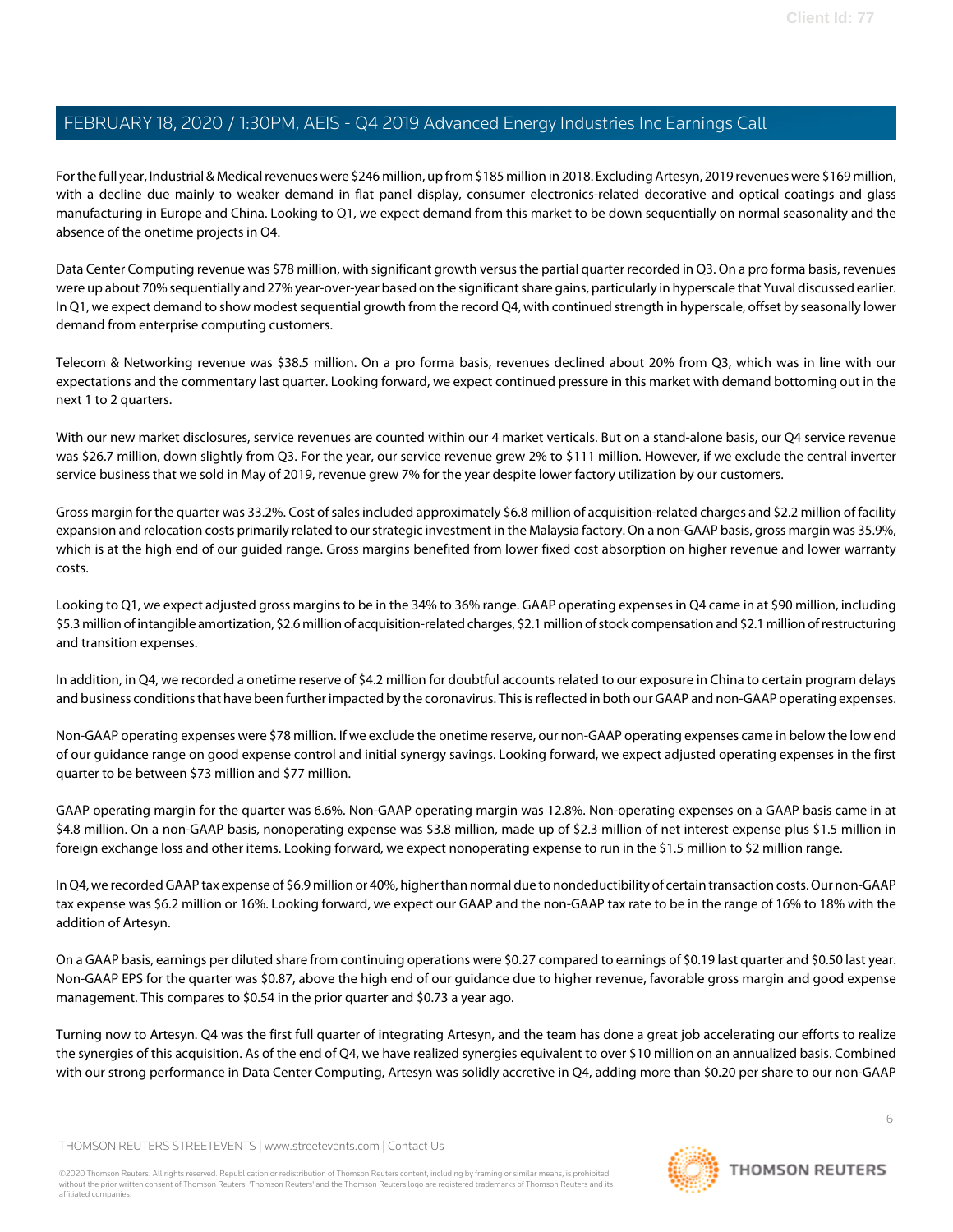earnings, including the interest expense of financing. While the level of accretion will fluctuate from quarter-to-quarter, we remain confident that we are well on our way to achieve our 18 to 24-month target earnings accretion of over \$0.80.

Turning now to the balance sheet. Operating cash flow from continuing operations was approximately \$19 million, which includes several onetime payments related to the Artesyn acquisition. Excluding these onetime payments, operating cash flow was over \$45 million. We ended the quarter with cash and marketable securities of \$349 million, up \$8 million from Q3. Total debt was \$339 million after amortization payments on the loan. Receivables decreased slightly, and DSO was 66 days. Inventory decreased by \$11 million, and turns were 3.9x. Payables decreased to \$170 million due to timing of receipts and payments and represent 68 days DPO.

Capital expenditures for the quarter were \$9.5 million, and depreciation was \$5.5 million. The higher capital expenditures reflects a full quarter of Artesyn CapEx as well as increased investment related to the new manufacturing facility in Malaysia. During the quarter, we did not repurchase any shares.

Now let me turn to guidance. Looking forward, we continue to see strong demand for our products and expect sequential growth in orders in Q1, led by semiconductor and data center markets. In addition, while visibility is low in the second half, we are encouraged by recent projections for improvement in our markets and believe that overall 2020 will be a solid growth year in both demand and revenue on an actual and pro forma basis. In the near term, we expect revenues to be impacted by the challenging environment in China related to coronavirus. As a result, we estimate revenues to be \$310 million, plus or minus \$30 million in Q1.

We estimate Q1 non-GAAP earnings at \$0.70 per share, plus or minus \$0.30. Due to the uncertainty created by the novel coronavirus outbreak, we are providing a wider guidance range based on our team's current assessment of our supply chain, product delivery and production planning. In the near term, we expect to see some increased costs for expedite fees, transportation and factory utilization as we actively work with our suppliers and customers to mitigate the challenge and fulfill our increasing backlog.

As a note, given our China footprint, we expect Artesyn products to be relatively more impacted and to represent just under half of our guided Q1 revenue, but to still be accretive to non-GAAP earnings. I want to stress that demand for our products is strong, continues to grow and above our revenue guidance. Although the coronavirus is disrupting our supply chain in the near term, we believe continued recovery in our markets, our increased revenue diversity and success in securing additional design wins should mitigate the near-term impact and still enable solid growth year-over-year for 2020. Combined with our efforts to realize synergies, we expect to accelerate earnings growth and improve return on invested capital over time.

With that, we will open the call to your questions. Operator?

## **QUESTIONS AND ANSWERS**

#### <span id="page-6-0"></span>**Operator**

(Operator Instructions) Our first question comes from Quinn Bolton with Needham & Company.

#### **Quinn Bolton** - Needham & Company, LLC, Research Division - Senior Analyst

Congratulations on the strong fourth quarter results. Thanks for all the qualitative color around the impact near-term on the coronavirus, but wondering if you might be able to give us some sense of how much you shaved off the March quarter guide due to the outbreak? If I look through your segments, semi cap equipment and data center both being up -- or demand for both segments being up sequentially makes me think that you could have easily shaved \$20 million or \$30 million off of the March quarter guide. Is that the right kind of ballpark to be thinking about?

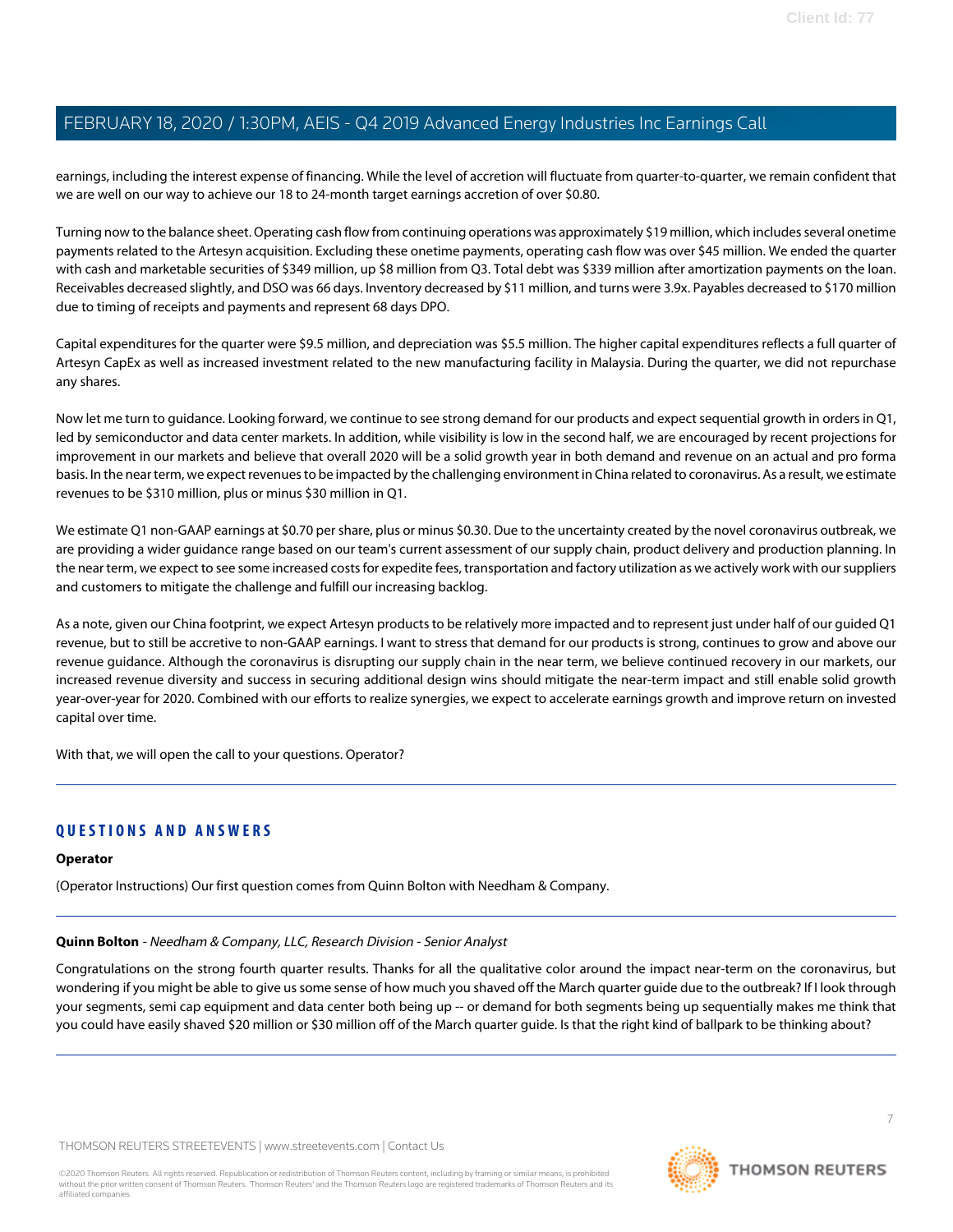#### **Yuval Wasserman** - Advanced Energy Industries, Inc. - President, CEO & Director

Quinn, this is Yuval. Yes, pretty much. Let me expand a little bit on the coronavirus. We view that as a temporary situation. Obviously, it's evolving daily with high level of uncertainty, but we are highly confident in our team's focus and strong execution and our nimble and agile operation. We have opened our Chinese factories and actively managed our supply chain and operational risks.

Many of our suppliers in China have just reopened the factories yesterday, February 17, while some have not restarted yet. We are implementing different solutions to expedite delivery of materials, to the comment that Paul said earlier, and components through alternative channels and transportation means. We're accelerating the return of direct labor to work in ramping up production capacity in factories outside of China.

Our strategy to have multiple-factory strategy around the globe is helping us as we have capacity in Malaysia and the Philippines. Some of our support functions are uninterrupted because people work from home. People like demand planning, management, et cetera, working from home. So again, we view that as a temporary problem, and we start seeing signs of recovery.

#### **Quinn Bolton** - Needham & Company, LLC, Research Division - Senior Analyst

Great. And I just have a follow-up for Paul. The gross margin guidance of 34% to 36% sounds like it doesn't include some sort of near-term effect from the virus. You mentioned the expedited fees. Can you give us some sense, is that impact 100 basis points -- or any further guidance you can kind of give us as to the near-term impact from some of those expedite and other costs you're incurring because of the coronavirus?

#### **Paul R. Oldham** - Advanced Energy Industries, Inc. - Executive VP & CFO

Yes. I think, obviously, gross margin is amalgamation of a lot of factors, right? And certainly, our semi demand is strong and will benefit the mix a little bit in the next quarter. But broadly speaking, there's probably a 50 to 100 basis point impact from just inefficiencies associated with the coronavirus that's baked into that number.

## **Quinn Bolton** - Needham & Company, LLC, Research Division - Senior Analyst

Great. And then the last question for me, Yuval. Yesterday, The Wall Street Journal published an article saying that U.S. Commerce Department may be looking to change the foreign direct product rule and require export licenses for semiconductor capital equipment to worldwide fabs. I know this is sort of very recent news, but have you considered what impact such a change in the foreign direct product rule might have on your business? Or is it too early to quantify?

#### **Yuval Wasserman** - Advanced Energy Industries, Inc. - President, CEO & Director

Quinn, right now, we don't believe that this will impact us significantly.

#### <span id="page-7-0"></span>**Operator**

Our next question comes from Tom Diffely with D.A. Davidson.

## **Thomas Robert Diffely** - D.A. Davidson & Co., Research Division - MD & Senior Research Analyst

First, Paul, a question on the backlog. It looked like it was down about 11% sequentially. I would have thought that this is the time of the year where where you'd be ramping up ahead of a nice semi ramp here?



8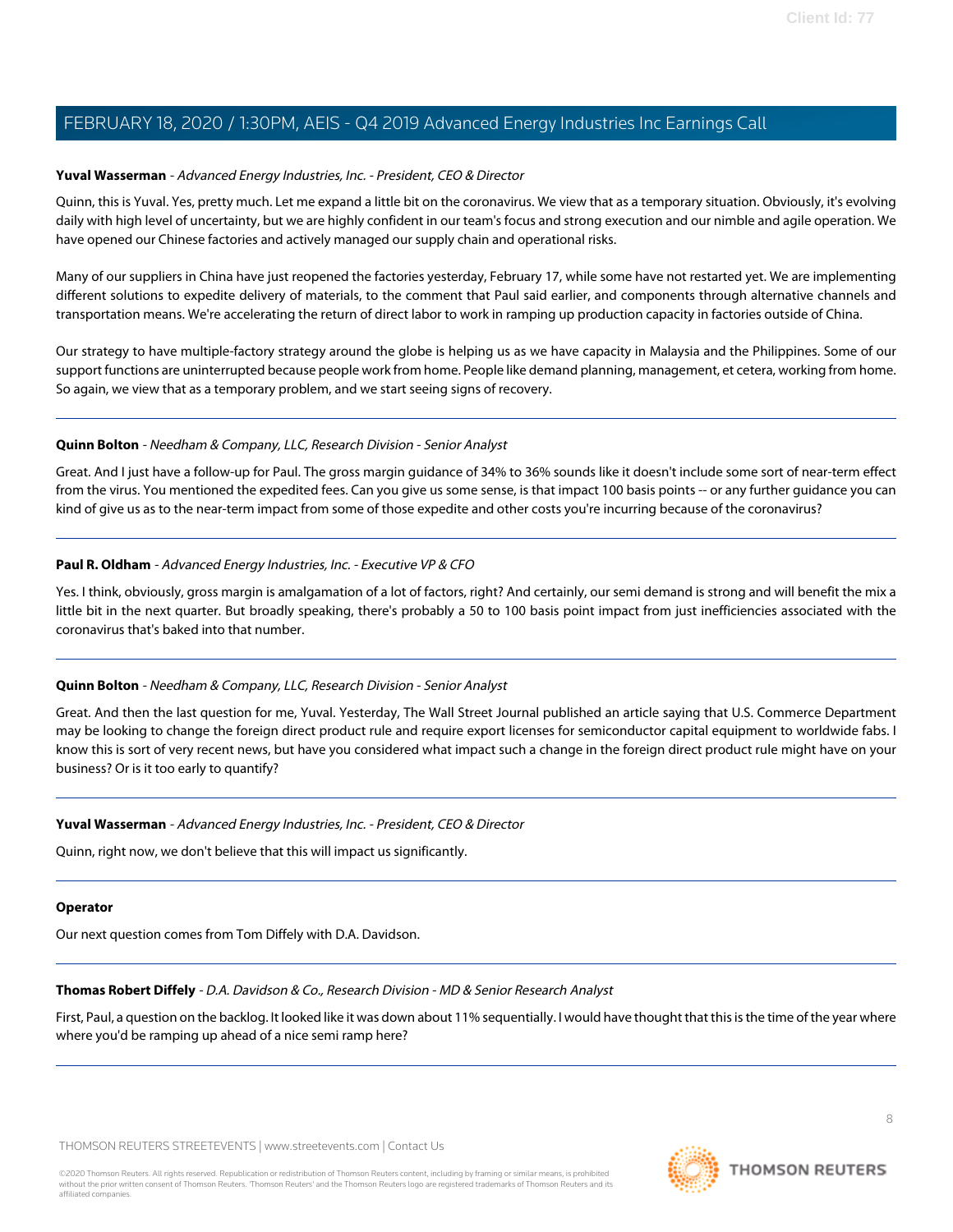#### **Paul R. Oldham** - Advanced Energy Industries, Inc. - Executive VP & CFO

Yes, Tom, one thing you have to remember is our backlog is only a partial reflection of our orders because the vast majority of our semi product is pulled on adjusted time basis. And so that activity is not reflected in the backlog.

#### **Thomas Robert Diffely** - D.A. Davidson & Co., Research Division - MD & Senior Research Analyst

Okay, makes sense. And then, I guess, you're talking about the semi demand that you're seeing right now. Are you seeing -- is your demand close to equaling what you think the end market demand is? Or are you actually seeing your customers start to build some inventory ahead of their ramps?

#### **Paul R. Oldham** - Advanced Energy Industries, Inc. - Executive VP & CFO

Well, I wouldn't say we're seeing our customers build inventory, although the pull rates in December, I think, were strong, as you saw from our revenue. But I think that, overall, the market is up. And we're growing faster than the market for a number of reasons. One, I think we have good exposure to foundry/logic, which is what's driving a lot of the demand right now. Secondly, we have seen incremental benefit from some of our design wins that we've talked about over the last few quarters. And third, we had a headwind last year relative to inventory at our customers. That basically also drove Q3. So we're not seeing that headwind anymore, which is giving us effectively the benefit of faster growth in the market, where, last year, we saw the other side of that.

#### **Thomas Robert Diffely** - D.A. Davidson & Co., Research Division - MD & Senior Research Analyst

Okay. And then also, you talked about 20% contribution from Artesyn. That's a little bigger than we were expecting. Was there more to it than just the nice ramp on the data center side? Or is it the cost reduction? What drove the upside there?

#### **Paul R. Oldham** - Advanced Energy Industries, Inc. - Executive VP & CFO

Well, it is a combination of things, and it's \$0.20 is what we said.

## **Yuval Wasserman** - Advanced Energy Industries, Inc. - President, CEO & Director

\$0.20, right?

#### **Paul R. Oldham** - Advanced Energy Industries, Inc. - Executive VP & CFO

\$0.20 of incremental EPS or accretion, that's after the finance interest costs. But yes, it is -- we've seen good revenue pickup. We've also been able to see the initial benefit of some of the synergies that we've implemented. We're at an annualized rate of savings coming out of Q4 of a little over \$10 million, which we think is directionally right on track to achieve our longer-term goals. Those are coming from a number of actions we're able to take right off the bat around corporate costs, some initial structuring -- restructuring that we did, some actions that we took in the sales channel to get some efficiencies. So we are seeing the culmination of those things leading to the benefits that you see there in the accretion. We're excited. I think we're off to a good start, and we're especially excited about how the organizations are coming together and working together right out of the bat.

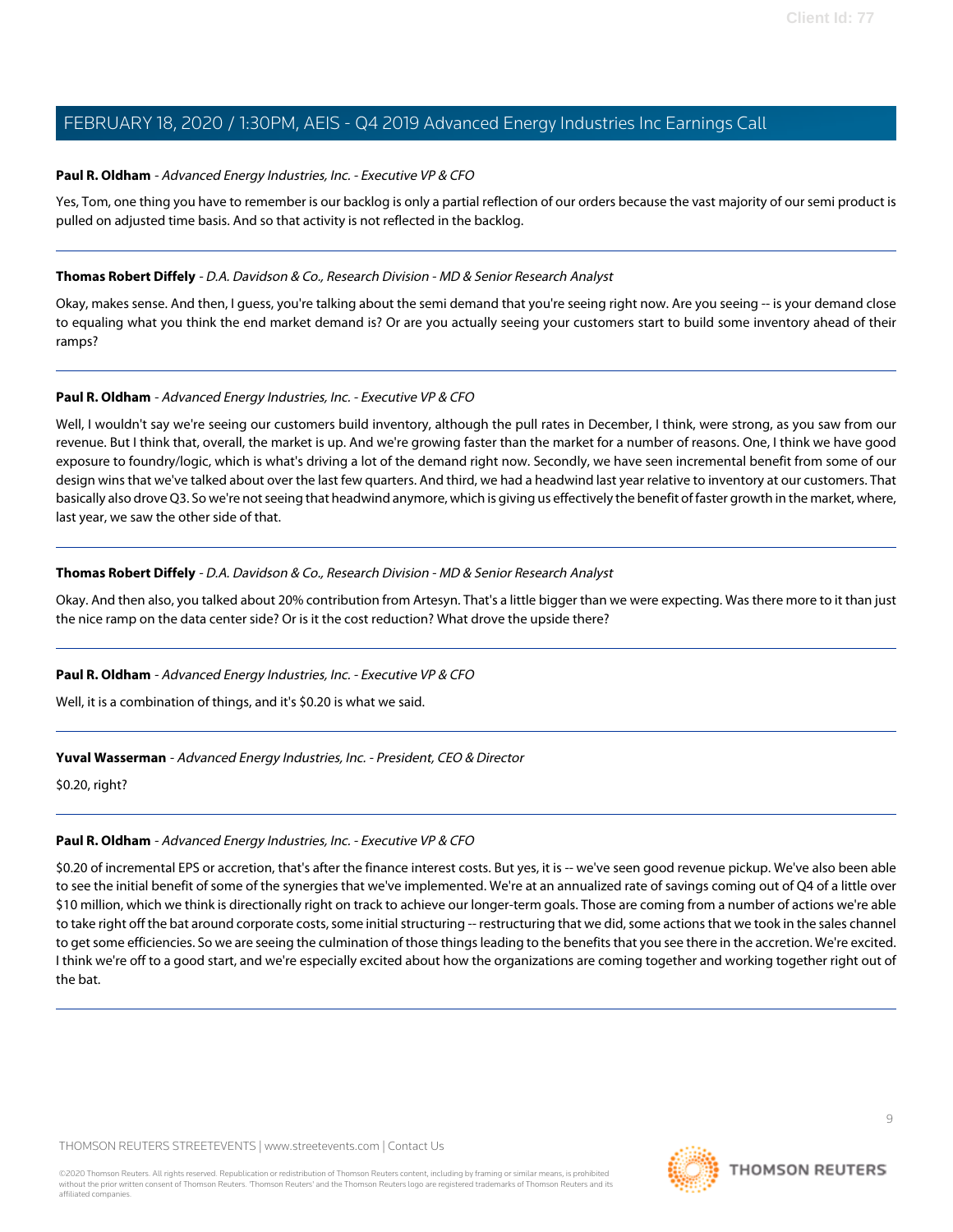#### **Yuval Wasserman** - Advanced Energy Industries, Inc. - President, CEO & Director

Tom, the other great news about the Artesyn acquisition, we already started generating bookings from the semi wafer fab equipment industry for the Artesyn products. And these cross-selling opportunities that we talked about as a potential revenue synergy is coming faster than and earlier than we thought. So this is really exciting.

#### **Thomas Robert Diffely** - D.A. Davidson & Co., Research Division - MD & Senior Research Analyst

Okay, great. And then, finally, when you look -- I guess, you talked a lot about how the supply chain was impacted by the coronavirus. What about -- what are you seeing on the demand side? Any disruptions there?

#### **Yuval Wasserman** - Advanced Energy Industries, Inc. - President, CEO & Director

We -- go ahead.

#### **Paul R. Oldham** - Advanced Energy Industries, Inc. - Executive VP & CFO

Yes. I think it may be too early to see that impact, but we certainly have seen no change in sort of the demand pattern that we saw coming out of Q4 and into Q1. As Yuval mentioned, we've seen a strong start to the quarter, and I think the demand picture continues to be robust.

#### **Yuval Wasserman** - Advanced Energy Industries, Inc. - President, CEO & Director

The demand continues to be strong and robust. We do not see any additional demand driven by concern about allocations or shortage. We just see healthy demand driven by market needs, in semi, for example, one area; Data Center Computing, another area.

#### <span id="page-9-0"></span>**Operator**

Our next question comes from Krish Sankar with Cowen and Company.

#### **Krish Sankar** - Cowen and Company, LLC, Research Division - MD & Senior Research Analyst

Yuval, I just want to go back to one of the earlier questions on The Wall Street Journal article speculation. You said that you see minimal impact. I'm kind of curious, is that answer more based on you talking to your customers? Or -- I'm just kind of curious like why you think there's only a minimal impact for the sector, if that article is true.

#### **Yuval Wasserman** - Advanced Energy Industries, Inc. - President, CEO & Director

It -- this is based on our assessment on -- and knowledge of our customer base and where we sell. Obviously, we did not talk to our customers since The Wall Street Journal article was published. As you know, we sell worldwide. We are manufacturing worldwide. We have customers around the globe. And right now, when it comes to the near term, we don't see any significant impact on our business. Long term, we don't know.

#### **Krish Sankar** - Cowen and Company, LLC, Research Division - MD & Senior Research Analyst

Got it. Got it. That's very helpful, Yuval. And then just a question on your facilities in China. You said that it is open, but the production output is affected. I'm kind of curious, what is the bottleneck? Is it really labor, getting all the people on board and like trying to ramp up the factory? Or what is the bottleneck in that supply chain ramp up? And typically, how long will it take to ramp it up to 100% utilization?

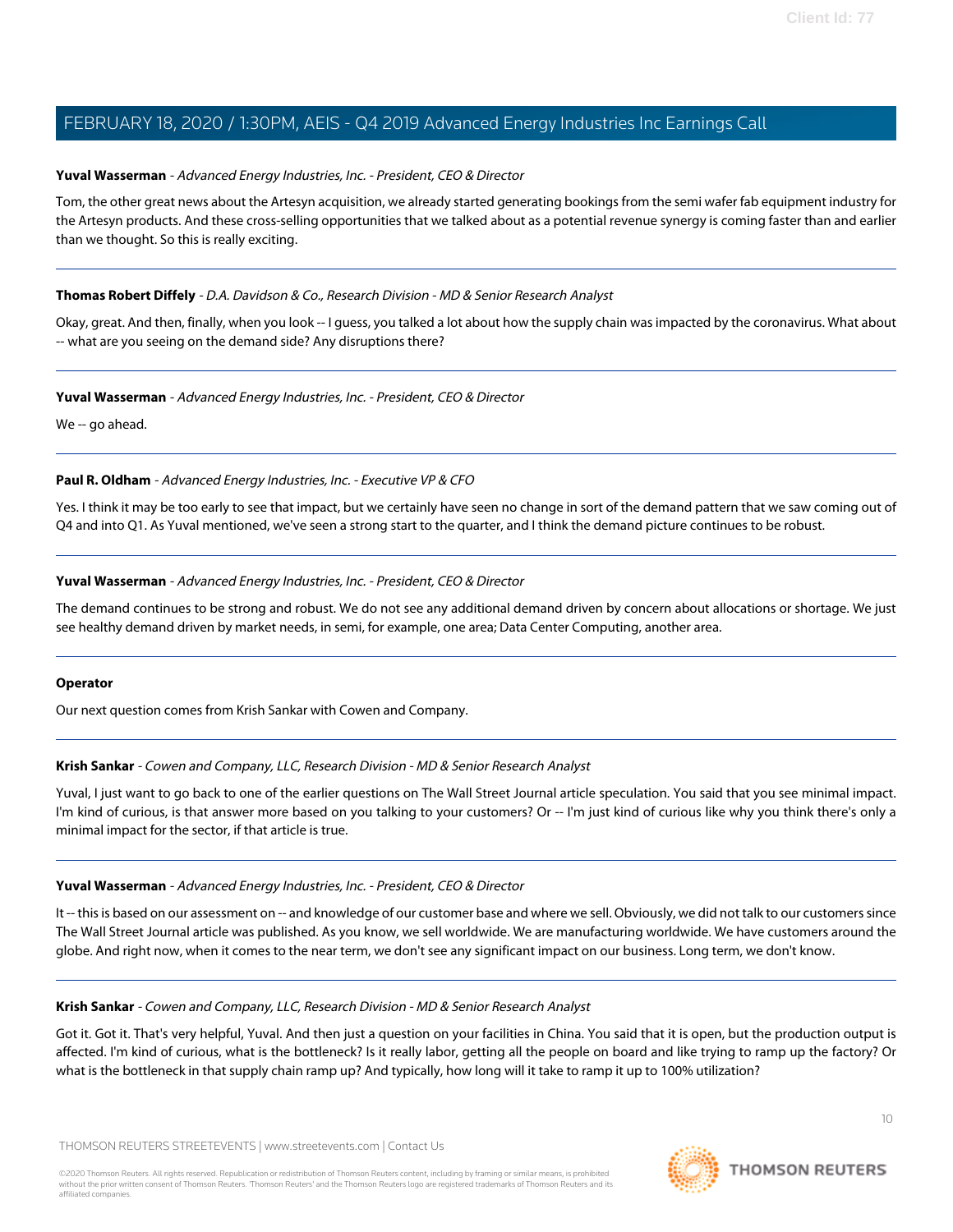#### **Yuval Wasserman** - Advanced Energy Industries, Inc. - President, CEO & Director

So it's a combination of practically 3 drivers. The first driver was basically immediately after the Chinese New Year and the extended length of the holiday by the government is the rate of return of employees back to the companies and back to the factories. And it was driven by limitations of transportation vehicles and means of transportation, areas in China that was under quarantine by the government. And the rate of return was also controlled by the government locally that wanted to ensure that factories are safe for the employees.

And the safe -- the health and the well-being of our employees is the #1 priority. And we've put together significant measures and means to ensure that this -- health of our employees is protected. So the rate of return -- and it's ramping. We see growth in the number of people that are going back to work across our factories.

The other area is supply chain. As I said earlier, some of our suppliers are back to work, full -- not full capacity. Some of them are ramping. And there are small suppliers especially closer to areas that are in the epicenter that haven't started yet. We are working closely with our suppliers. We are also working with hubs and inventory that is in the pipeline and the channel to ensure that we can get that inventory into our factories.

And lastly, the third aspect is the ability to move material around in various transportation means. And when we talk about expediting fees and investment in other ways and means to get material, it's exactly that. How do we reroute material in channels and in transportation means that will ensure that we get the material to the factory, so it's multifaceted.

#### **Krish Sankar** - Cowen and Company, LLC, Research Division - MD & Senior Research Analyst

Yuval, just one final question. It's very nice to see the Malaysia facility ramp up. But with the virus, does this delay your China facility consolidation or do you think that's still for time line?

## **Yuval Wasserman** - Advanced Energy Industries, Inc. - President, CEO & Director

No, it's totally independent. In fact, we were in the process of ramping our Malaysia factory. And because of this coronavirus situation, we are accelerating the ramp of the Malaysia factory. Obviously, we also need to remember that some of the supplies that go into the Malaysia factory come from China. So it's basically a very carefully planned and executed strategy around how to get material, how to get labor and how to ramp. We are shipping products from the Malaysia factory to our global customers.

#### <span id="page-10-0"></span>**Operator**

Our next question comes from Amanda Scarnati with Citi.

#### **Amanda Marie Scarnati** - Citigroup Inc, Research Division - Semiconductor Consumable Analyst

Just going to continue on to the coronavirus. Hopefully, this is the last question on it. Could that undershipment of demand be met in the June quarter? Or is this sort of a longer-term trajectory of rebuilding up demand, i.e., do you have the capacity in your fabs to ramp at a significantly higher rate in the June quarter?

#### **Paul R. Oldham** - Advanced Energy Industries, Inc. - Executive VP & CFO

Yes. I think at this point, Amanda, the environment continues to evolve. It's fairly uncertain how fast things can ramp back up. But we think it would probably realistically take a couple of quarters before we would see a full recovery. That could be a little longer, a little shorter, depending on how fast things come back. But there's a lot of variables we don't know at this point.

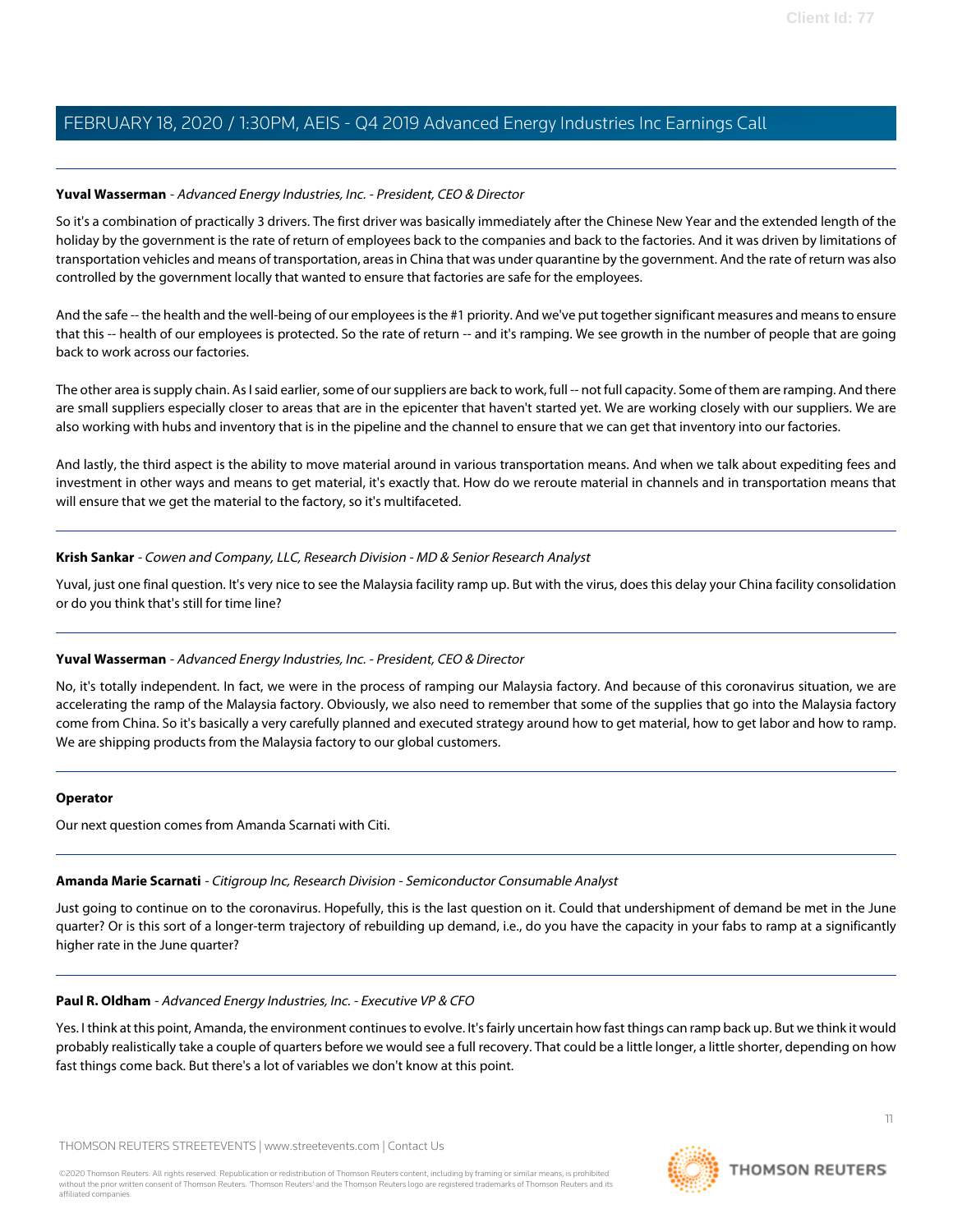#### **Amanda Marie Scarnati** - Citigroup Inc, Research Division - Semiconductor Consumable Analyst

And then you mentioned in the Telecom & Networking, that the demand is down in the March quarter. You expect another 1 to 2 quarters of continued pressure before that business bottoms. Can you talk about what you're seeing there? And sort of what gives you the confidence in potentially the back half of the year that you can start to see some revenue recovery?

#### **Yuval Wasserman** - Advanced Energy Industries, Inc. - President, CEO & Director

Well, I think we're entering potentially to the bottom of the market within a quarter or 2, and this is mainly driven by multiple factors. First of all, as you know, that the consensus out there is that the market will recover later this year, and we tend to agree with that. We saw a delay of investment in infrastructure around 5G. There's a lot of combination of government and industry forces acting upon the infrastructure investment in 5G, the use of LTE-Advanced for 5G applications pushed the investment further out. There's some government involvement around 5G investment, as you heard from the U.K. and other areas. And also, the impact of the Huawei situation may also impact the the global market.

We are well positioned to serve this 5G and telecom market when the market recovers because of our strategic relationships, very close relationship with some of the leading companies that make those radio towers and the infrastructure. So there's no doubt in our mind that we will see that recovery. And when the market recover, we expect to benefit from that.

#### **Amanda Marie Scarnati** - Citigroup Inc, Research Division - Semiconductor Consumable Analyst

And then just following up on that, can you comment on what your exposure to Huawei is? And if there would be an impact if, given the [Moore's] rule, that's reduced to 10% versus 25%?

#### **Yuval Wasserman** - Advanced Energy Industries, Inc. - President, CEO & Director

Huawei is a small customer of ours, very small volume, and we serve this customer through our engineering teams and manufacturing in Asia.

#### <span id="page-11-0"></span>**Operator**

Our next question comes from Pavel Molchanov with Raymond James.

#### **Pavel S. Molchanov** - Raymond James & Associates, Inc., Research Division - Energy Analyst

You mentioned that the legacy Artesyn business is more exposed to the coronavirus uncertainty than the legacy AE business. Why exactly is that?

#### **Paul R. Oldham** - Advanced Energy Industries, Inc. - Executive VP & CFO

Well, we mentioned already that one of the large factories for Artesyn is in China, and so there's exposure there. But I would say, on balance, the supply chain in Artesyn, because of the nature of the products, is more China-based as well. So it's the combination of those 2 things.

#### **Pavel S. Molchanov** - Raymond James & Associates, Inc., Research Division - Energy Analyst

Okay. And balance sheet question. Your net leverage very quickly turned negative, as it has been, obviously, for many, many years. Is debt reduction still a priority for you to bring down that \$339 million of debt?

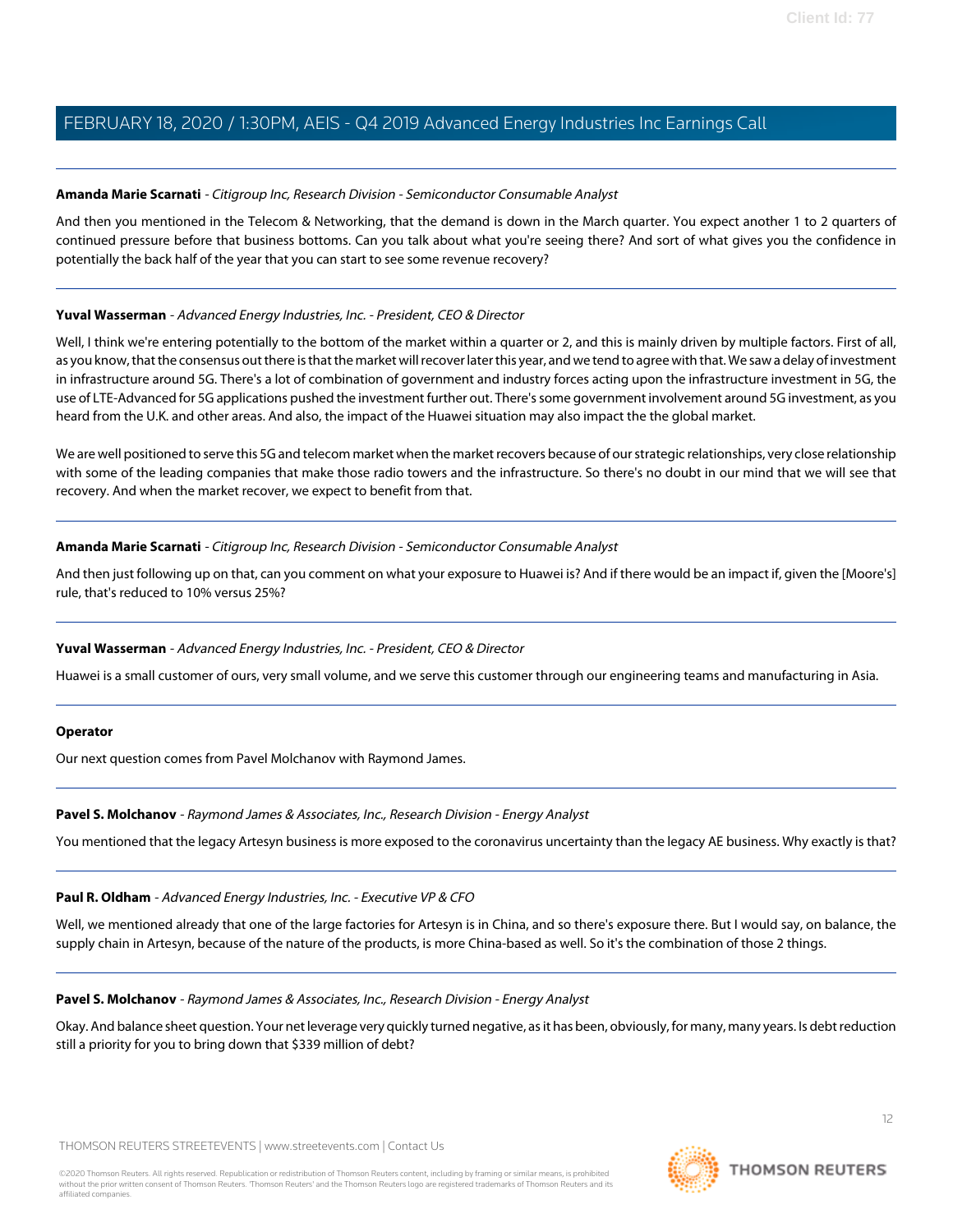#### **Paul R. Oldham** - Advanced Energy Industries, Inc. - Executive VP & CFO

It is, Pavel. Obviously, we've been making amortization payments. So it's a -- the debt is already down \$11 million from 5 months ago, 4 months ago when we took the debt out. But as we continue to see sort of healthy cash generation, that's our #1 priority, is debt reduction. And this quarter, our operating cash flow was about \$19 million. Total cash increased about \$9 million. But underneath that, we had a lot of deal-related cash costs.

We had some -- we paid a lot of the acquisition-related fees. And as part of the transaction, we assumed a number of payables from the legacy company of Artesyn, and those were all paid down. So if you exclude those items, our underlying cash flow was over \$45 million. We think that's very encouraging and should give us a lot of leverage going forward. By the way, I just want to note that our net cash was actually positive in Q4. It was negative in Q3, but in Q4, the combination of the higher cash balance and the payment on the debt did move it to positive this quarter.

#### **Operator**

<span id="page-12-0"></span>Our next question comes from Patrick Ho with Stifel.

#### **Brian Edward Chin** - Stifel, Nicolaus & Company, Incorporated, Research Division - Associate

It's Brian actually calling in for Patrick. A couple of questions. Maybe, first, on the semi cap business, just to go back to a line of questioning and just to clarify. It sounds like your semi cap shipments in Q1, you're saying they should be sequentially maybe flat to down 10% versus what you think the organic demand is. I just want to clarify that sort of ballpark. And then also, in light of what's transparent, I'm wondering if you think your customers are going to naturally request to add maybe a buffer stock layer here, given sort of just from a supply chain sort of safety of supply standpoint?

## **Paul R. Oldham** - Advanced Energy Industries, Inc. - Executive VP & CFO

Yes. Thanks, Brian. First thing, thanks for asking the clarifying question. We didn't actually say by market how the demand would be impacted, other than that Artesyn would be impacted or the embedded power products would be impacted, we think, slightly more. Broadly speaking, I think our -- the demand pattern will somewhat drive the underlying revenue. So I think those proportions probably hold. And we expect semi to be up, which means they're relatively less impacted if you look sequentially. The second...

## **Yuval Wasserman** - Advanced Energy Industries, Inc. - President, CEO & Director

Well, our customers in semi, as you know, they pull material when they need it from our just-in-time inventories. And our just inventory -- just-in-time inventories have bins with inventory in them, and this inventory acts like a buffer.

#### **Brian Edward Chin** - Stifel, Nicolaus & Company, Incorporated, Research Division - Associate

And just -- I've a question about data center. But just -- it sounds like in the semi cap business, between foundry/logic memory, do you think there's any more impact near term if it takes maybe a quarter or a couple of quarters to sort of catch-up there? And any one particular area that might be more impacted?

#### **Yuval Wasserman** - Advanced Energy Industries, Inc. - President, CEO & Director

I don't think we can answer the question.

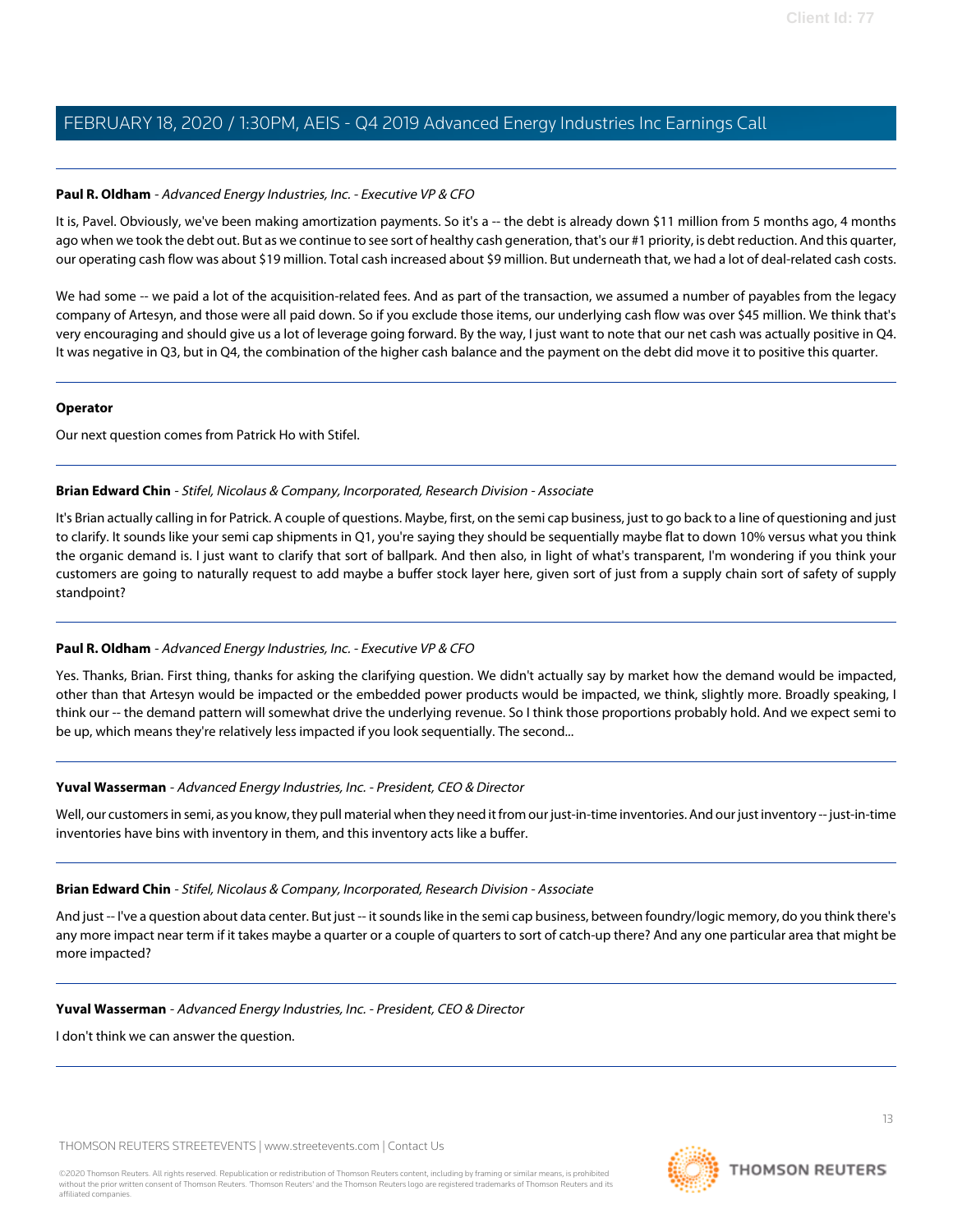#### **Brian Edward Chin** - Stifel, Nicolaus & Company, Incorporated, Research Division - Associate

Okay, fair enough. And data center, is there a way of -- obviously, even on a pro forma basis, nice sequential jump there in Q4. Is there a way of characterizing what your revenue and/or growth in Q4 might have been for data center, excluding the share gains? Just kind of trying to understand what the natural market growth rate might have been?

## **Yuval Wasserman** - Advanced Energy Industries, Inc. - President, CEO & Director

Hold on a second.

#### **Yeuk-Fai Mok** - Advanced Energy Industries, Inc. - VP of Strategic Marketing & IR

Hey, Brian, this is Edwin. Just to kind of give you some color on the data center, right? We'll quantify the majority of the gain -- growth we got sequentially, the 70% sequential growth that we talked about, vast majority of it is due to share gain.

#### **Brian Edward Chin** - Stifel, Nicolaus & Company, Incorporated, Research Division - Associate

Vast majority is share gain...

#### **Yeuk-Fai Mok** - Advanced Energy Industries, Inc. - VP of Strategic Marketing & IR

Yes, as we said, one, we had a Tier 1 hyperscale customer that ramped. That is a new customer.

## **Yuval Wasserman** - Advanced Energy Industries, Inc. - President, CEO & Director

So let me give you a little bit more color. The data center hyperscale, obviously, an important part of the business, over the last 18 months, 24 months, the company had put significant effort in getting design into the hyperscalers. We view that the hyperscale part of the Data Center Computing is the fastest-growing segment. And for that reason, a significant effort was put in gaining share in the hyperscale part of the business. So most, if not all, of this increase, giant increases, 70% increase in Data Center Computing business is a result of these recently won design wins that are converted to mass production in high-volume shipments.

#### **Brian Edward Chin** - Stifel, Nicolaus & Company, Incorporated, Research Division - Associate

Okay. And obviously, you expect a lot of strength in Q1 as well. And I know you've referenced, I think, sort of a lumpy business. Is there a way from a baseline perspective, maybe from a client perspective, what you think the TAM there might grow in calendar '20? Obviously, you guys probably are going to grow well ahead of that. But a way kind of a baseline there, I don't know if you want to bifurcate it by sort of hyperscale versus enterprise or cycle?

#### **Yuval Wasserman** - Advanced Energy Industries, Inc. - President, CEO & Director

Yes, I don't think -- I don't have the answer right now for that, Brian. And we can get back to you with that.

#### **Brian Edward Chin** - Stifel, Nicolaus & Company, Incorporated, Research Division - Associate

Okay. No problem.

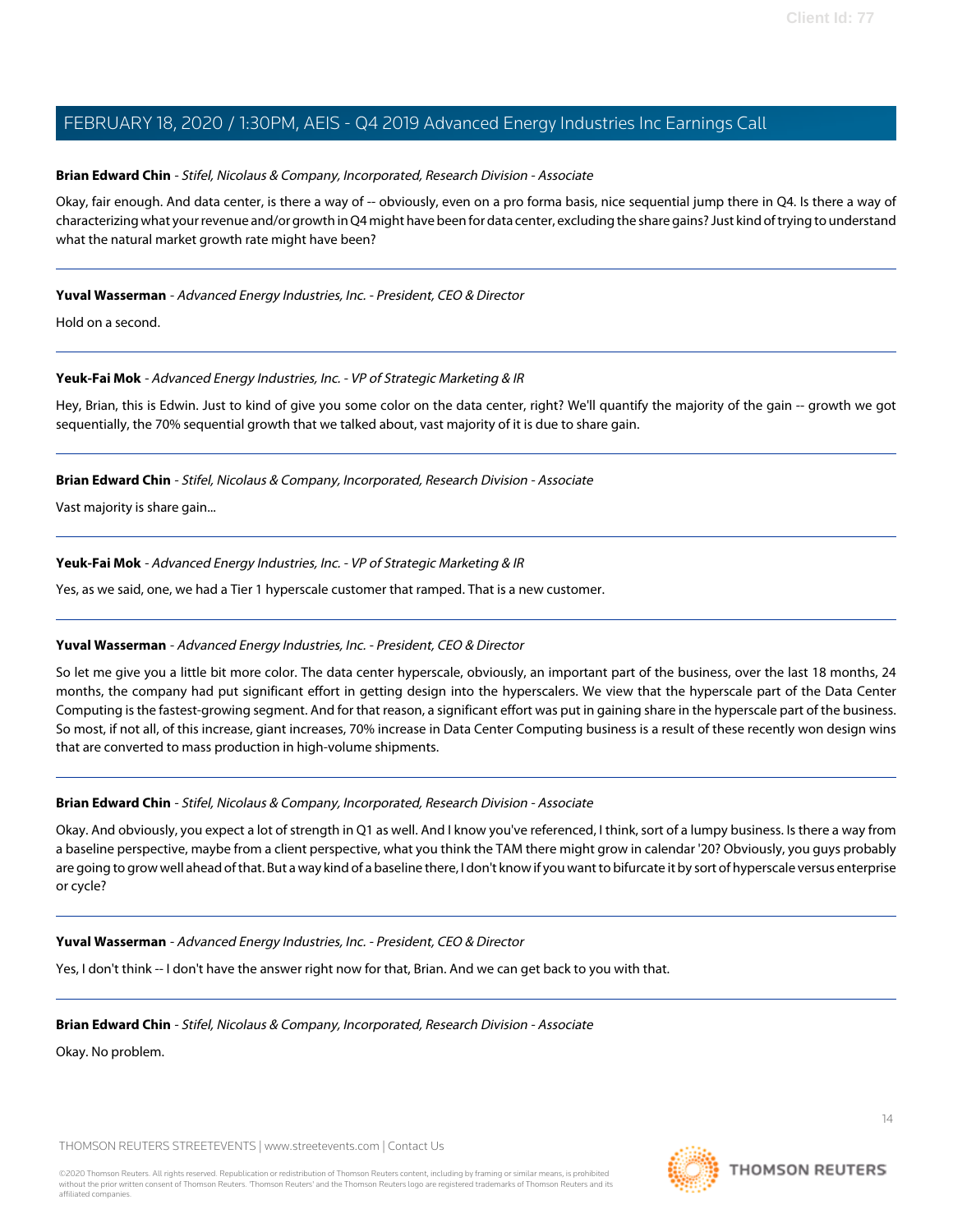#### **Paul R. Oldham** - Advanced Energy Industries, Inc. - Executive VP & CFO

Right now, we believe we grow faster than the market, and mainly because of those design wins and share gain that allows us to accelerate. We say that hyperscale will grow at about 15% CAGR, but that the TAM will be flattish, right? So we can get back to you.

#### **Brian Edward Chin** - Stifel, Nicolaus & Company, Incorporated, Research Division - Associate

It sounds like based on sort of the way your supply chain is oriented and where demand is coming from, that doesn't seem like it's necessarily impacted from sort of the China effects?

#### **Paul R. Oldham** - Advanced Energy Industries, Inc. - Executive VP & CFO

I wouldn't say that. I think that -- I think the China coronavirus effect impacts all our products.

#### **Brian Edward Chin** - Stifel, Nicolaus & Company, Incorporated, Research Division - Associate

And just to be clear, the China coronavirus effect, we think, is a temporary effect. It's affecting our ability to eke output out of the factory in the near term. We don't see it having a longer-term effect on any of these markets at this point. And it's just a matter of how quick things come up then we can get things converted, and then how quickly we basically fill that gap between essentially backlog or demand and the output we're able to achieve in the near term.

#### **Yuval Wasserman** - Advanced Energy Industries, Inc. - President, CEO & Director

We're very excited. We're very excited with the continuous growth in demand for our products across the markets we serve. We need to go through this short-term situation in China before we recover.

#### <span id="page-14-0"></span>**Operator**

Our next question comes from Mehdi Hosseini with SIG.

#### **Mehdi Hosseini** - Susquehanna Financial Group, LLLP, Research Division - Senior Analyst

Yes. A couple of follow-ups. Yuval, it's been almost 2 months since your Analyst Day, and I'm just wondering if you have any additional thoughts on the core semi cap. How do you see the market evolving throughout the year, excluding the coronavirus? And how is that different than your thoughts back in mid-December when you had your Analyst Day? And I have a couple of follow-ups.

#### **Yuval Wasserman** - Advanced Energy Industries, Inc. - President, CEO & Director

Mehdi, I think the general consensus has become more constructive since our Analyst Day. We saw the market becoming more bullish around added capacity, not only in foundry and logic but also in memory. And for us, obviously, good news because we are quite balanced in the way we serve the market, both in foundry/logic and memories. Without the impact of the coronavirus, which we believe is a temporary bump in the road, we would assume that 2020 will be slightly better than we thought originally.

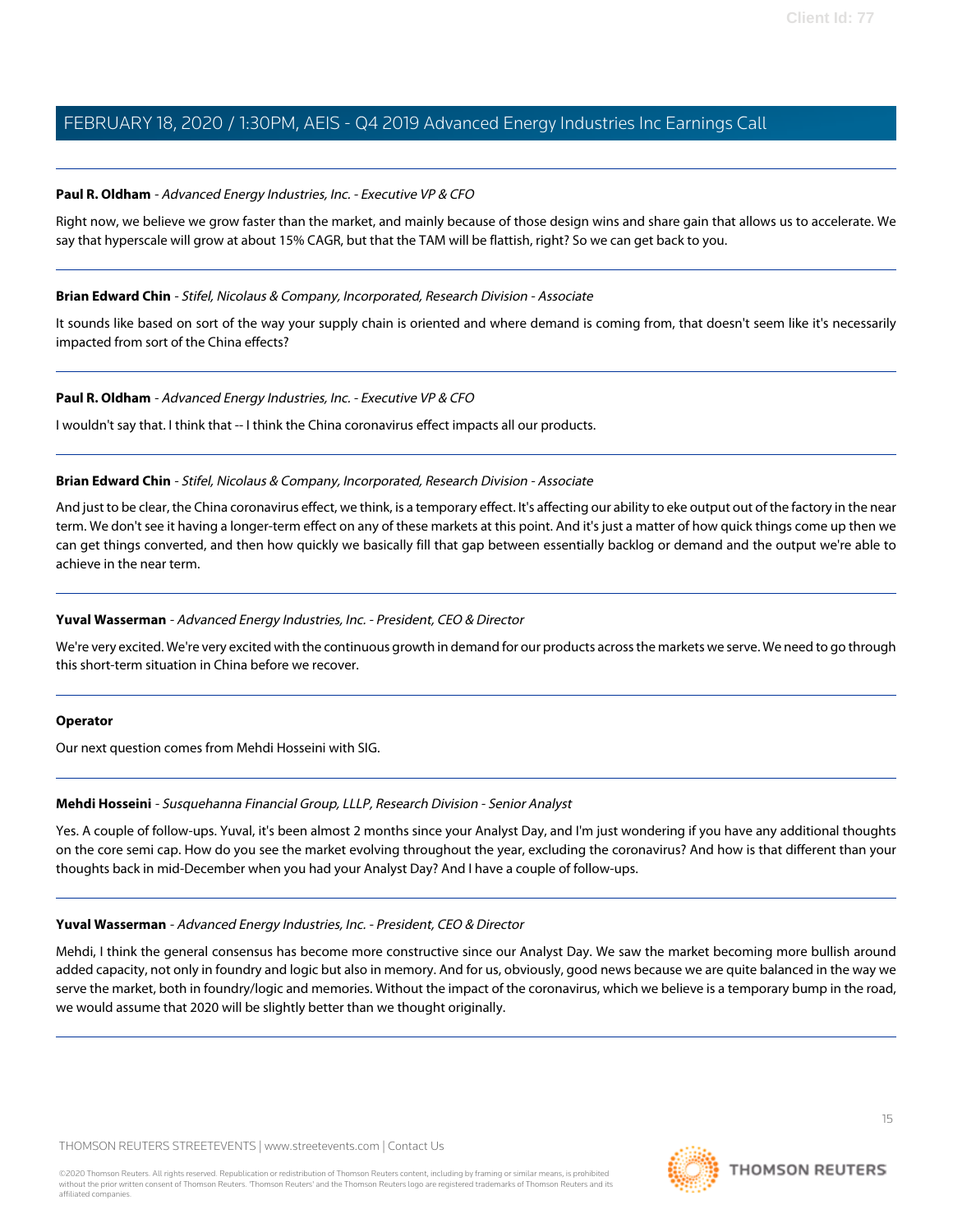#### **Mehdi Hosseini** - Susquehanna Financial Group, LLLP, Research Division - Senior Analyst

So there's more of increased diversification in end market demand drivers. Like, this is not just foundries, now you're beginning to see a pickup in memory. Is that correct?

#### **Yuval Wasserman** - Advanced Energy Industries, Inc. - President, CEO & Director

Correct. Correct.

#### **Mehdi Hosseini** - Susquehanna Financial Group, LLLP, Research Division - Senior Analyst

All right. And then just one follow-up...

#### **Yuval Wasserman** - Advanced Energy Industries, Inc. - President, CEO & Director

And by the way, with that, Mehdi, we see some additional investment driven by new technology, advanced technology, new materials, new processes.

#### **Mehdi Hosseini** - Susquehanna Financial Group, LLLP, Research Division - Senior Analyst

Sure. Did you say that -- in your prepared remarks, did you say that the semi cap revenue will be up mid-teens in March versus December?

#### **Paul R. Oldham** - Advanced Energy Industries, Inc. - Executive VP & CFO

We said that demand up mid-teens sequentially in the current quarter versus Q4.

#### **Mehdi Hosseini** - Susquehanna Financial Group, LLLP, Research Division - Senior Analyst

Okay. But you had...

#### **Yuval Wasserman** - Advanced Energy Industries, Inc. - President, CEO & Director

That's the rate of demand. Yes, good catch, Mehdi. Demand is up mid-teens in March. Obviously, our ability to deliver to this demand is temporarily affected by the coronavirus situation in China, but the demand continues to be strong.

#### **Mehdi Hosseini** - Susquehanna Financial Group, LLLP, Research Division - Senior Analyst

Sure. I get it. But my question here is, let's say, \$130 million plus/minus, as to how I come up with the March quarter revenue attributable to Semiconductor Equipment. What I want to learn more is, how do you see this cycle playing out in the next 2 years? In the past, in the prior cycle, in the 2016 and '17, you benefited from a multiplier because of 3D NAND. And now as you look forward, the 3D NAND is still there. Now you have additional layers for DRAM and you have a foundry. Are we still going to be looking at the past and thinking about a 2 to 3x multiplier factor? And that's how we should model this for the next 2 years? Or do you have any other thoughts you can add to it.

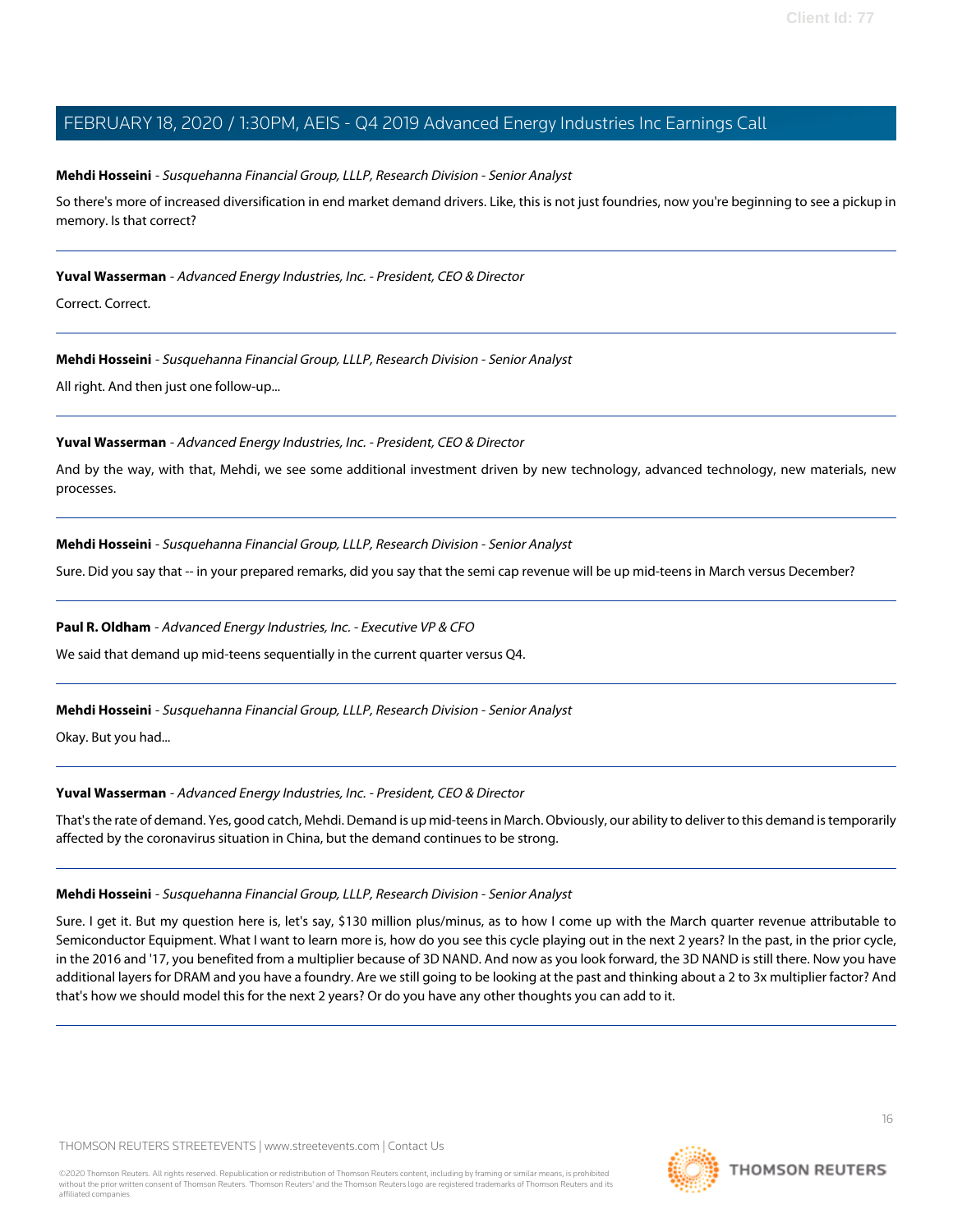#### **Yuval Wasserman** - Advanced Energy Industries, Inc. - President, CEO & Director

So let me give you a high level kind of a quoting consensus -- opinions. And then maybe talking about what we saw up 2, 3 years ago when the industry converted to 3D NAND. So right now, I think the consensus is that 2020 will be a growth year, and 2021 will be a very strong growth year. So that's the general consensus, right? And we were not market forecasters, so we basically look at what we hear and register that general information.

Now in the year '16, '17, '18, first half, what we saw was a conversion of an industry from planar to 3D memories, especially NAND. That level of multiplication was driven by additional capacity, greenfield fabs and also the fact that yields were relatively low. We believe that the industry became more efficient, yields are higher and the additional capacity, especially greenfield, will not be at the level we saw at '16, '17, the first half of '18. That's the only commentary I can give you. Again, we're not market forecasters. However, as we have demonstrated, we will still grow faster than the market we serve, as we have done in the past.

#### **Mehdi Hosseini** - Susquehanna Financial Group, LLLP, Research Division - Senior Analyst

Sure. Just quickly switching to Paul. If your initial assessment were to play out, and you see that second half uplift, especially as some of the revenue from the first half pushed out to the second half, should we expect the absorption and gross margin recovery would get you into the 40s?

#### **Paul R. Oldham** - Advanced Energy Industries, Inc. - Executive VP & CFO

No. I think that would be too aggressive. Certainly, our long-term goal is to get margins up to the 40%. But that's on a fully synergized basis, and with revenue levels that start to approach the \$1.4 billion, \$1.5 billion range, Mehdi. But certainly, as volume picks up, we get efficiency improvements. And we are actively working on implementing the synergies over time. So certainly, our goal would be to continue to bring that margin up. But that would be too fast to check to get to that level in the second half. I'd say maybe, broadly speaking, there will be modest improvement in that direction, but certainly not getting to that level.

#### **Mehdi Hosseini** - Susquehanna Financial Group, LLLP, Research Division - Senior Analyst

Okay. And how should we think about Opex? Where would it go from \$75 million? Am I making any point?

## **Paul R. Oldham** - Advanced Energy Industries, Inc. - Executive VP & CFO

Yes, broadly speaking, as revenues pick up, we'll see some modest increase in variable cost. But we don't -- we didn't make a lot of structural reductions during downturn. We don't have to make a lot of structural adds going forward. So I think broadly around this level, with some modest variable cost pickup, it's probably the right way to think about it.

#### **Operator**

And I'm not showing any further questions at this time. I'd like to turn the call back to Yuval for closing remarks.

#### **Yuval Wasserman** - Advanced Energy Industries, Inc. - President, CEO & Director

Thanks, everybody, for joining us today. We are extremely excited about the integration of Artesyn and the future of the company. We view the coronavirus situation as a temporary bump in the road. We are seeing increased demand for our products from various end market verticals, and we're ready to serve those markets as soon as we can in terms of our operation in China. I'm looking forward to seeing many of you during the quarter. Thanks.